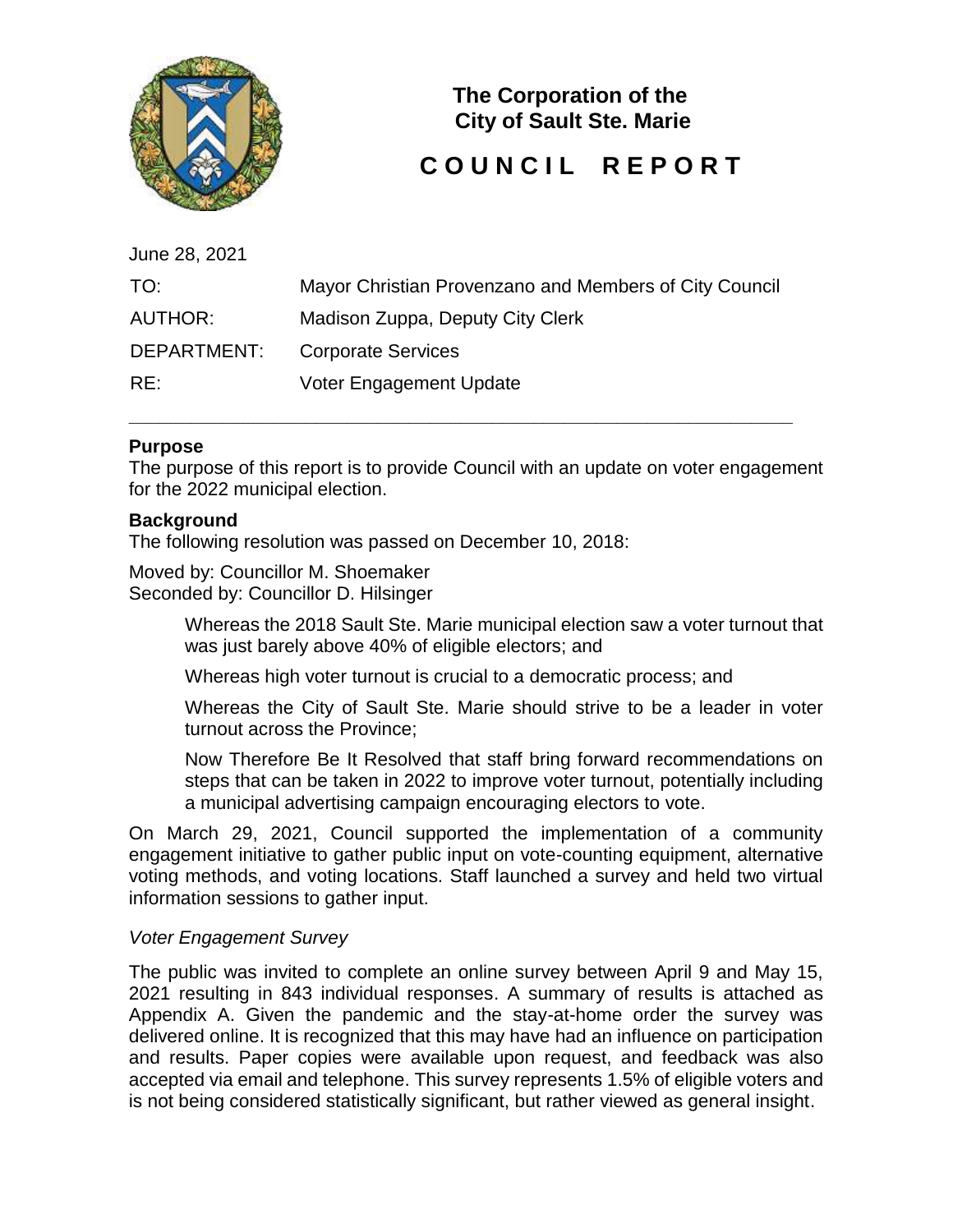Voter Engagement Update June 28, 2021 Page 2.

#### *Virtual Information Sessions*

Two virtual voter information sessions were held on April 20 from 3-4 and 6-7 p.m. A low number of participants joined in the live sessions; however, there have been 92 subsequent views of the recordings. The recordings were made available on the City's YouTube channel, website, and social media outlets.

Promotion of the survey and virtual information sessions included: media releases published by several local media outlets; print ads in the Sault Star and Sault This Week; Sault Star and Sault This Week feature article; banner ads through sootoday.com and saultonline; and a social media campaign.

#### *Village IQ –* sootoday.com

Village Media ran two polls over the same time period as the City's survey, and they have generously shared their analytics, which are attached as Appendix B.

#### *Accessibility*

Accessibility is not only a legislative requirement, but also a corporate value. On March 19, 2021, the City Clerk and Deputy City Clerk met with the Accessibility Advisory Committee (AAC) to discuss alternative voting methods. City staff received valuable feedback from the AAC including: no two individuals are the same; more options are better; ensure that officials are available during the election to field technical questions in a timely manner; communication regarding the voting method is critical; ensure transportation to voting locations is available, including parabus; and ensure seating is available at voting locations.

#### **Analysis**

The City survey and Village IQ both returned very similar results with 63% and 64% of respective respondents answering yes to the following question:

"Considering the COVID-19 pandemic, would you be more likely to vote remotely in the 2022 Municipal Election if the option was available?"

Participants were asked to rate their understanding of various voting methods. Inperson manual count was the most understood of all methods presented with vote by phone as the least understood. Vote by mail was the most understood remote voting method.

Online voting was the most popular remote voting option (60%), followed by vote-bymail (16%), and finally vote by phone (4%); however, 15% of respondents chose "none of the above" and 5% were "unsure". Village IQ responses to a similar question trended in the same way.

Reasons for being in favour of online voting included: easy; convenient; fast; secure; modern; accessible; vote from anywhere and anytime of day; and due to the pandemic.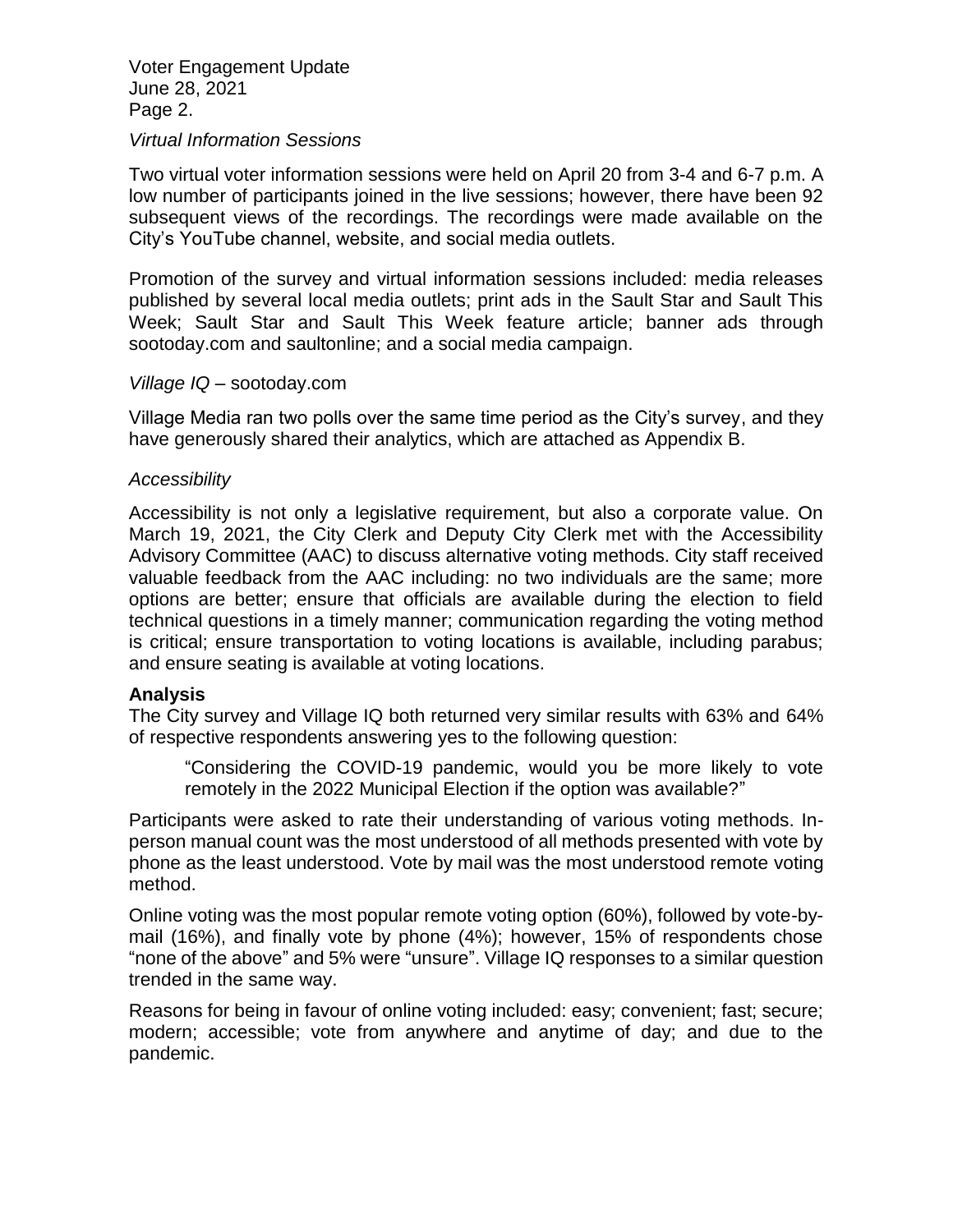Voter Engagement Update June 28, 2021 Page 3.

Reasons for being in favour of vote-by-mail included: preference for a paper ballot; physical ballot can be recounted; convenient; easy; private; confidential; safe; and secure.

Reasons for being "unsure" or choosing "none of the above" included: voter fraud; lack of trust; and security concerns.

## *Voter Turnout*

Voter turnout from the 2018 municipal election in Sault Ste. Marie (Appendix C) reflects a need for increased engagement efforts in Wards 4 and 5.

Voter turnout in 2018 was lowest among those aged 18 through 45, which is consistent with past federal elections trends.<sup>1</sup>

Other Northern Ontario communities cited additional voting options, a mayoral race and an aggressive media campaign as reasons for higher than average voter turnout.<sup>2</sup>

## *Barriers*

The survey results indicate that 15% of respondents identified as a person with a disability, and 7% of respondents experienced barriers to voting. Barriers can be physical, but also invisible. For example, some respondents indicated that the pandemic has had an impact on their comfort level regarding attending voting locations. Disability, mental health, transportation, and timing were also cited by respondents as barriers to voting. These reasons are similar to those cited by nonvoters for the 2019 federal election, which included being too busy, illness or disability, out of town, and not interested in politics.

# *Communications*

Once a voting method is chosen by Council a communications strategy will be developed to engage as many eligible voters as possible.

#### **Financial Implications**

There are no financial implications resulting from the community engagement process.

#### **Strategic Plan / Policy Impact**

The Voter Engagement Update report is linked to the corporate value – commitment to citizens and community.

# **Recommendation**

It is therefore recommended that Council take the following action:

Resolved that the report of the Deputy City Clerk dated June 28, 2021 concerning Voter Engagement Update be received as information.

l

<sup>&</sup>lt;sup>1</sup> Statistics Canada. 2021. Labour Force Survey. Available at: [https://www150.statcan.gc.ca/n1/daily](https://www150.statcan.gc.ca/n1/daily-quotidien/200226/dq200226b-eng.htm)[quotidien/200226/dq200226b-eng.htm.](https://www150.statcan.gc.ca/n1/daily-quotidien/200226/dq200226b-eng.htm)

<sup>2</sup> Ibid.